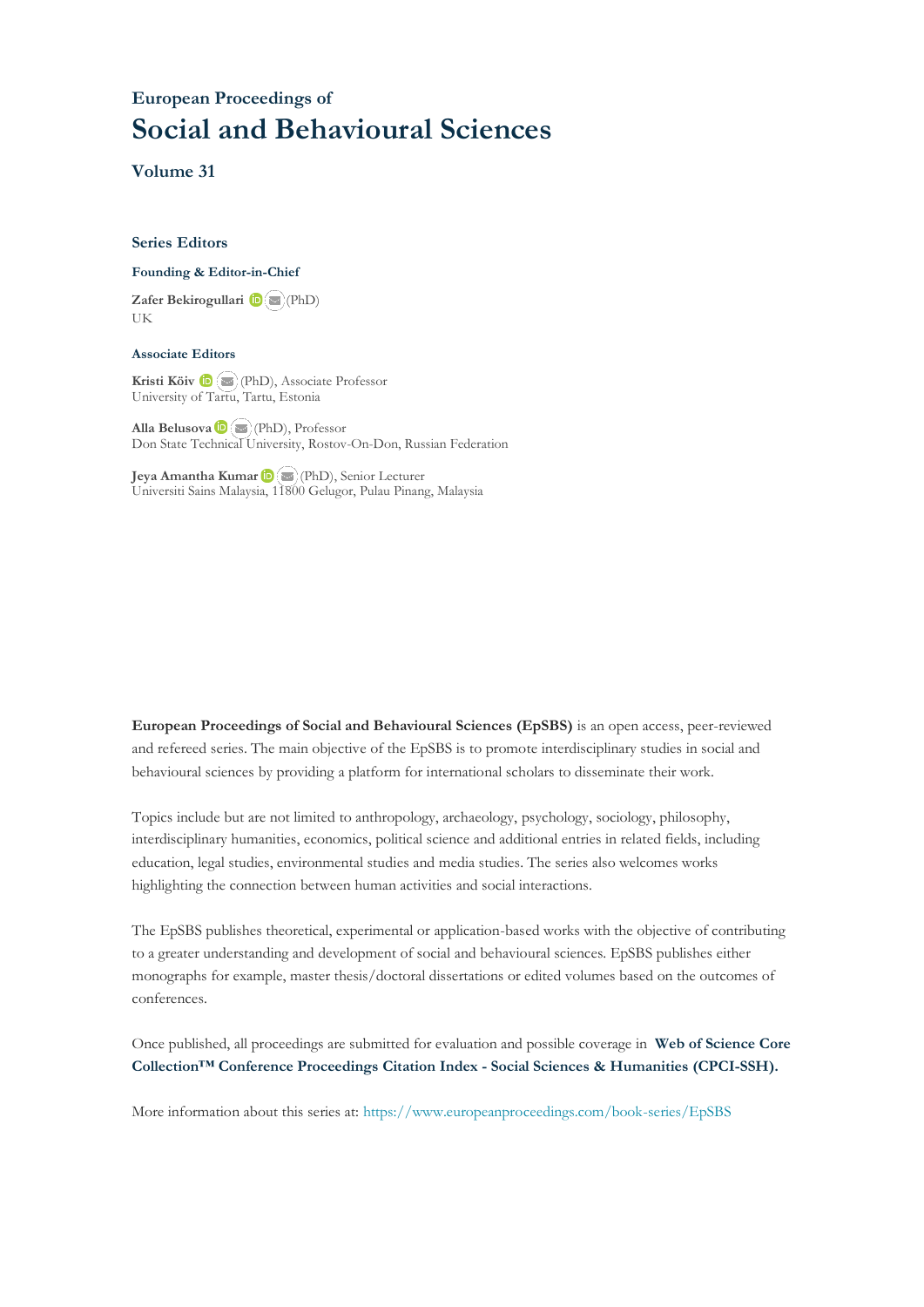# ICEEPSY 2017: EDUCATION AND EDUCATIONAL PSYCHOLOGY

Selected, peer-reviewed papers from the

8<sup>th</sup> International Conference on Education and Educational Psychology (ICEEPSY 2017), 11-14 October, 2017, Faculty of Medicine of Porto University - CIM-FMUP, Porto, Portugal

Edited by:

ZaferBekirogullari  $\blacksquare$ , Melis Y. Minas  $\blacksquare$ , Roslind X. Thambusamy  $\blacksquare$ 

#### Editor(s) Affiliation(s):

**Zafer Bekirogullari**  CPsychol, AFBPsS ([British](mailto:zafer.bekirogullari@cyprus.bau.edu.tr) Psychological Society), UK Bahçeşehir Cyprus University, Cyprus

**Melis Y. Minas** Istanbul Arel University, Turkey

**Roslind X. Thambusamy**  INTI International College Subang Jaya, Selangor, Malaysia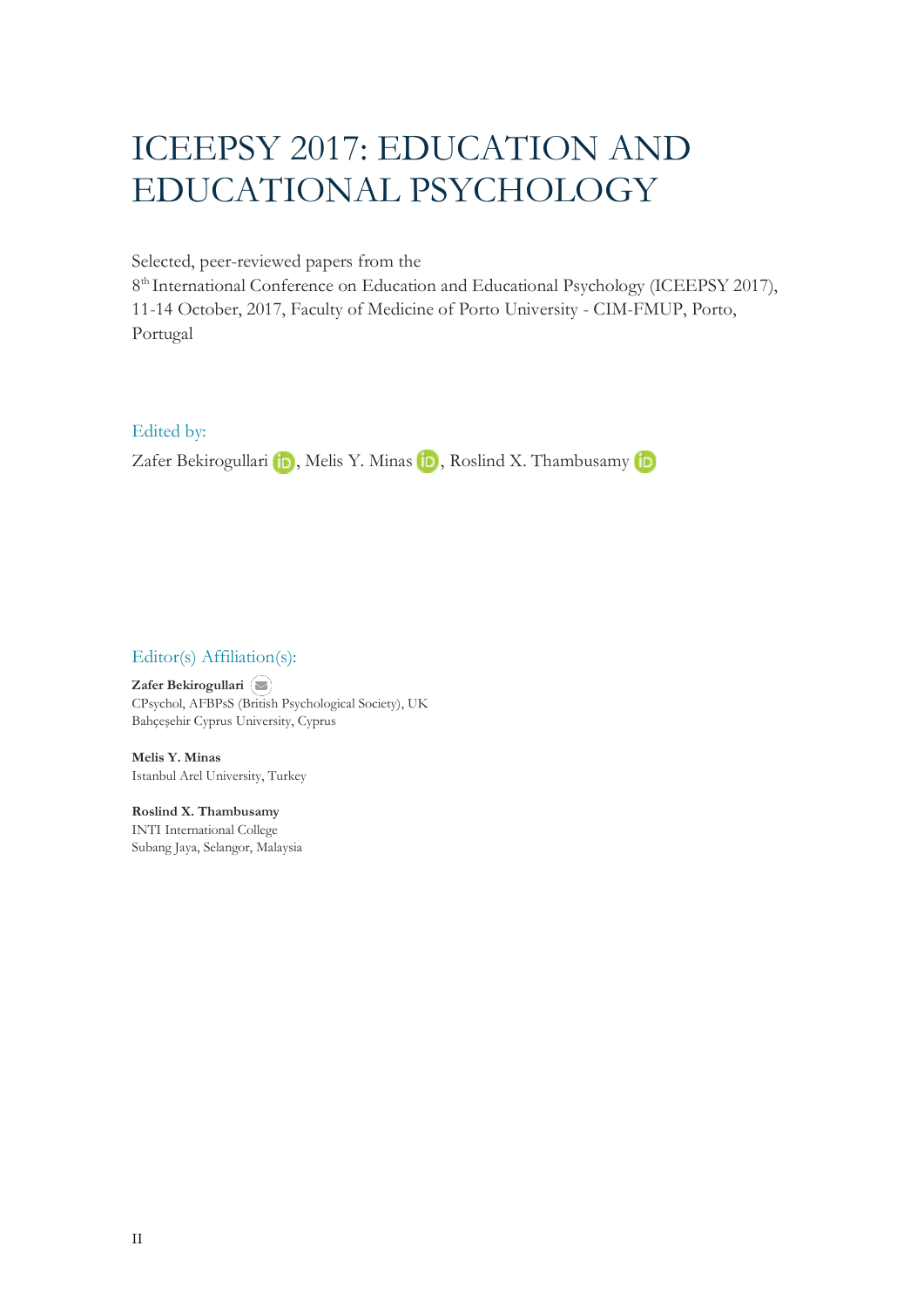

ISSN: 2357-1330 (online).

European Proceedings of Social and Behavioural Sciences

ISBN: 978-1-80296-030-3 (e-book)

ICEEPSY 2017: EDUCATION AND EDUCATIONAL PSYCHOLOGY

[https://doi.org/10.15405/epsbs\(2357-1330\).2017.10](https://doi.org/10.15405/epsbs(2357-1330).2017.10)

 $\bigcirc \mathbf{0} \mathbf{\Theta} \oplus$ © The Editor(s) and The Author(s) 2017. This is an open access book distributed under the Creative Commons CC License BY-NC-ND 4.0. Unported License, permitting all non-commercial use, distribution, and reproduction in any medium, provided the original work is properly cited.

This book is published by the registered company Future Academy which is registered under the ISO London Limited.

The registered company address is: 293 Green Lanes, Palmers Green, London, United Kingdom, N13 4XS Reg. Number: 9219513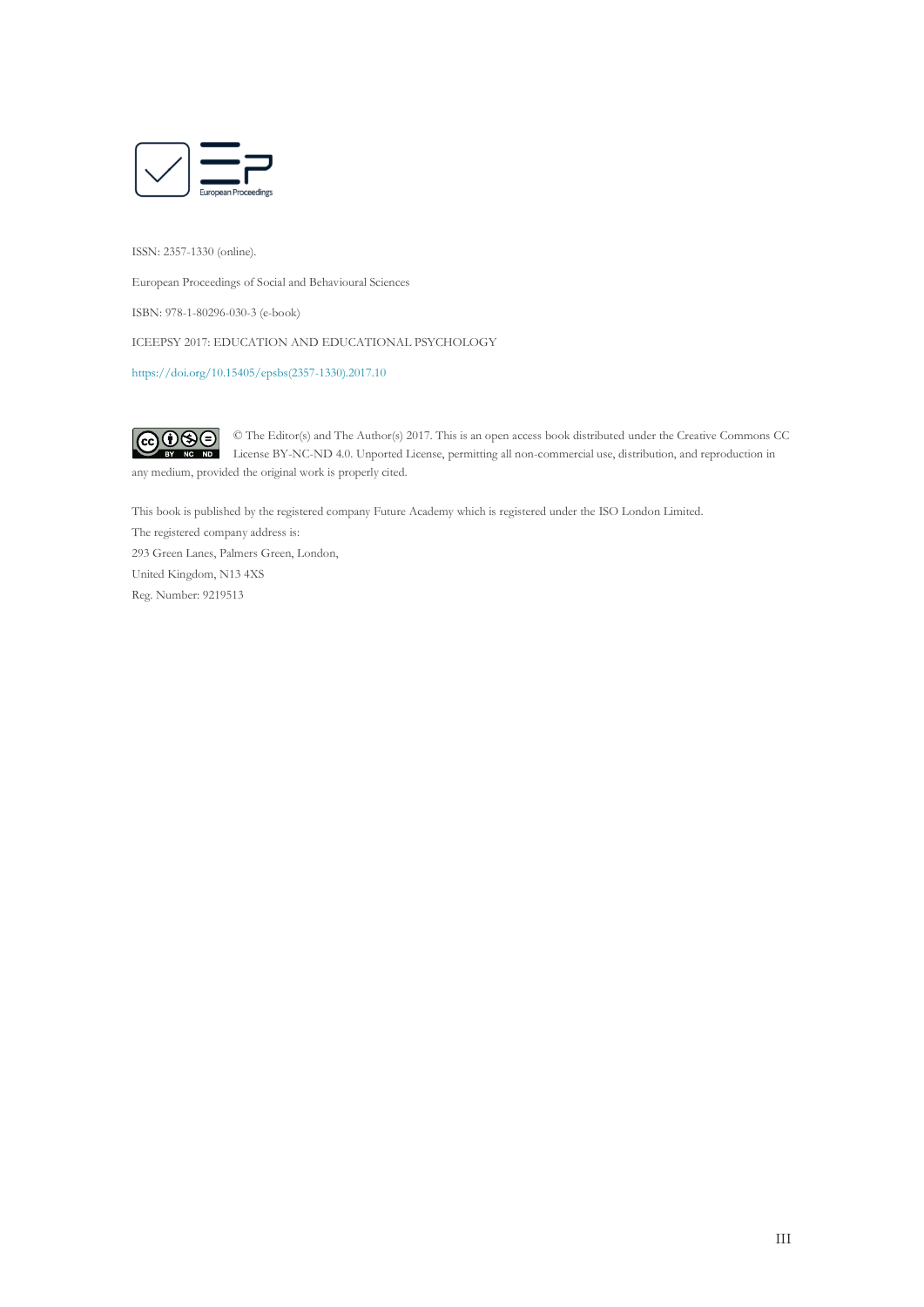#### **Chair**

#### **Wilson Correia de Abreu, Prof. Dr., Co-Chair, ICEEPSY 2017**

*University of Aveiro, Portugal*

**Maria Amélia Ferreira, Prof. Dr, Co-Chair, ICEEPSY 2017** *Faculty of Medicine of the University of Porto (FMUP), Portugal*

**Anne Margaret Smith, Dr., Co-Chair, ICEEPSY 2017** *ELT well, United Kingdom*

#### **International Scientific/Editorial Committee Members**

- **■** Anita Welch, Professor, Wayne State University, US
- Ann-Katrin Swärd, Associate Professor, University of Gothenburg, Sweden
- Heikki Ruismaki, Ph.D., Helsinki University, Finland
- **EXECUTE: Inkeri Ruokenen, Professor, Helsinki** University, Finland
- **Emmert, LL.M.Eur., Professor** Dr., Technical University Georg Simon Ohm Nuremberg, Germany
- Jan Kalenda, Ph.D., Tomas Bata University, Czech Republic
- Tatiana Nikolaevna Bokova, Ph.D., Professor, Moscow City University, Russia
- **Independent Maria Stec, Ph.D, Professor, University** of Silesia, Poland
- Olga Aleksandrovna Ivanova, Teaching Assistant, Moscow City University, Russia
- **EXECUTE:** Kristi Köiv, Associate Professor, University of Tartu, Tartu, Estonia
- **■** Muhamad Nur Fariduddin, Ph.D., Senior Lecturer, University Teknologi MARA (UiTM), Malaysia
- Michel Hogenes, Professor, The Hague University, The Netherlands
- Jeya Amantha Kumar, Ph.D., Senior Lecturer, Universiti Sains Malaysia, Pulau Pinang, Malaysia
- Gungah Vikramsing, Ph.D. Candidate, Lecturer, Curtin University, Mauritius
- **EXECUTE:** Yasmeen Bano, Ph.D. Candidate University Tun Hussien Onn Malaysia
- **· Michala Mikolášíková, Ph.D. Student** University of Hradec Králové, Czech Republic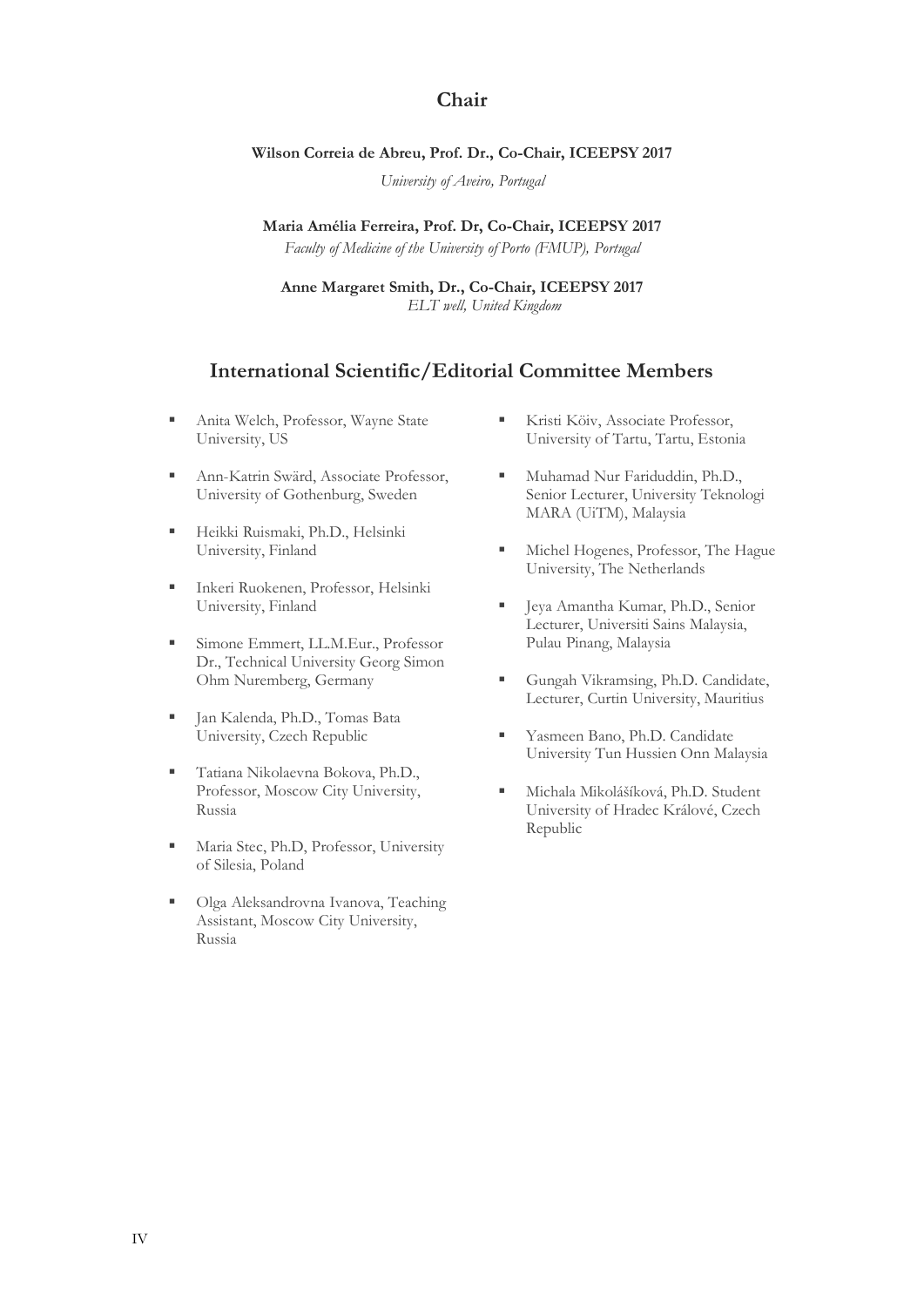## **Table of Contents**

#### **No: 1**

Title: Effectiveness of Second Person and Self-Monitoring Approaches in Academic Achievement *Pages 1-7* 

Author(s): **Zohreh Molaee**

#### **No: 2**

Title: Effective Tools to Integrate Chinese Students into ESL Learning Process *Pages 8-16*  Author(s): **Svetlana Korovina**, Anna Pushkina, Liudmila Krivoshlykova

#### **No: 3**

Title: Effects of Integrated Arts Therapy Intervention in Youngsters at Risk for Delinquency *Pages 17-28*  Author(s): **Kristi Kõiv**, Reet Hannus, Lii Kaudne

#### **No: 4**

Title: Ways of Working with Music in FLT in Primary Schools *Pages 29-42*  Author(s): **Petra Besedová**

#### **No: 5**

Title: The Latest Information and Communication Technologies in Lis Education *Pages 43-47*  Author(s): **Magdalena Wójcik**

#### **No: 6**

Title: Psychological Aspects of Formation of Attitudes Among Students at the Secondary Schools To Study *Pages 48-60*  Author(s): **Stefan Chudy**, Jitka Nábělková, Jitka Plischke

#### **No: 7**

Title: Errors Through the Eyes of Students Majoring in Teaching of Foreign Languages *Pages 61-70*  Author(s): **Jana Ondrakova**, Lubos Tesar, Alena Pavlikova

#### **No: 8**

Title: Student´s Attitude to Music in Foreign Language Lessons *Pages 71-82*  Author(s): **Petra Besedová**, Kristýna Štočková, Aneta Šeslerová

#### **No: 9**

Title: "School Personality" – A Model for Systemic Evaluation and Intervention *Pages 83-91*  Author(s): **Yael Steinberg**

#### **No: 10**

Title: Individual Traits, Environmental Variables and Students' Perceptions of Autonomous Learning **Difficulty** *Pages 92-106*  Author(s): **Anna Studenska**

#### **No: 11**

Title: Multimodality of Cultural Content in English Coursebooks for Primary Education *Pages 107-128* Author(s): **Maria Stec**

#### **No: 12**

Title: Administrative Excellence Within Public School Heads' Approach *Pages 129-143*  Author(s): **Nijolė Cibulskaitė**, Evaldas Petrauskas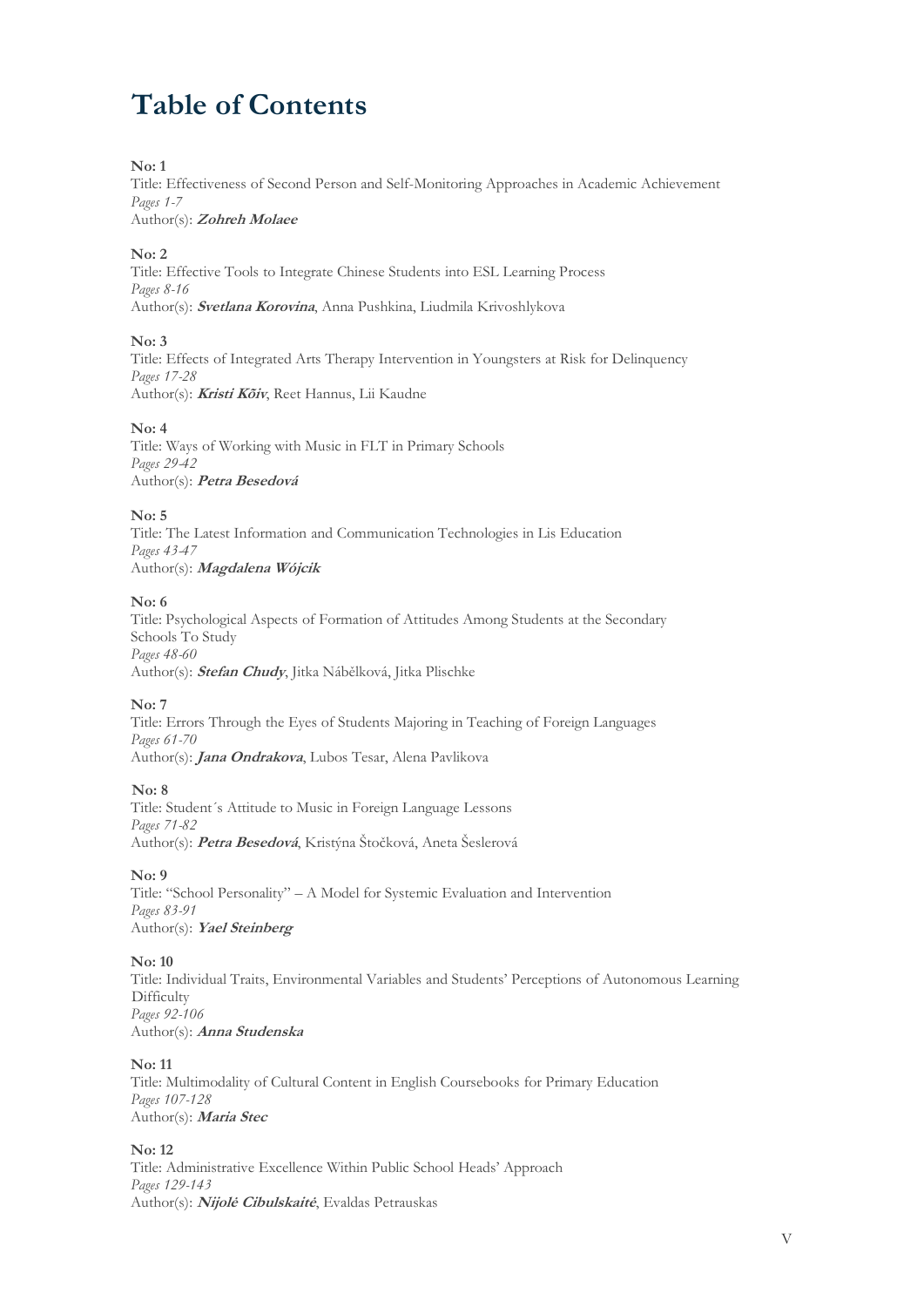Title: The Integration of Pupils from Different Cultures into Portuguese Primary Schools *Pages 144-154*  Author(s): Bárbara Sousa, **Ana Paula Cardoso**, Susana Fidalgo

#### **No: 14**

Title: Attitudes Towards Stress and Lifestyle of University Students in Health Education *Pages 155-168*  Author(s): **Marie Chrásková**, Martina Zouharová

#### **No: 15**

Title: Are We Okay with The Obscenity in Language and Content in Media? *Pages 169-176*  Author(s): **Ameena Zafar**

#### **No: 16**

Title: Globalization Versus Ethnicity: The Basis of Language Identity and Change *Pages 177-183*  Author(s): **Ameena Zafar**

#### **No: 17**

Title: Teaching History Through German Literature *Pages 184-193*  Author(s): **Nadezda Heinrichova**

#### **No: 18**

Title: Communication About Puberty Among Middle-School-Aged Children *Pages 194-202*  Author(s): **Miluše Rašková**, Dominika Provázková Stolinská

#### **No: 19**

Title: Student Motivation and Self-Concept: Is There a Connection? *Pages 203-213*  Author(s): **Ana Sílvia Bernardo Vinhas Frade**, Feliciano H. Veiga

#### **No: 20**

Title: Parental Involvement in Early Childhood Education in Ogun-State, Nigeria: Implication for Counselling *Pages 214-225* 

Author(s): **Abolanle Olukemi Lasode**, Olayinka Samuel Adeyanju

#### **No: 21**

Title: The Effect of Primary School Size on Learning Mandarin as a Second Language: An Empirical Research on Ethnic Minority Students in China *Pages 226-235*  Author(s): Ying Zhang, **Yufang Bian**, Hengli Peng

#### **No: 22**

Title: Measuring English Grammar Test: A Rasch Analysis Approach *Pages 236-244*  Author(s): **Fatimah Ali**, Nor Suhardiliana Sahar, Noor Raha Mohd Radzuan, Zuraina Ali, Afifuddin Husairi Hussain

#### **No: 23**

Title: Inculcating Spiritual Intelligence to Enhance Students' Psychological Wellbeing *Pages 245-251*  Author(s): **Anita Abdul Rani**, Haslinda Hashim, Fatimah Ali, Imaduddin Abidin, Aini Ahmad

#### **No: 24**

Title: Which ICT Tools Are Used by Teachers Most Often in Their Work? *Pages 252-263*  Author(s): **Milan Klement**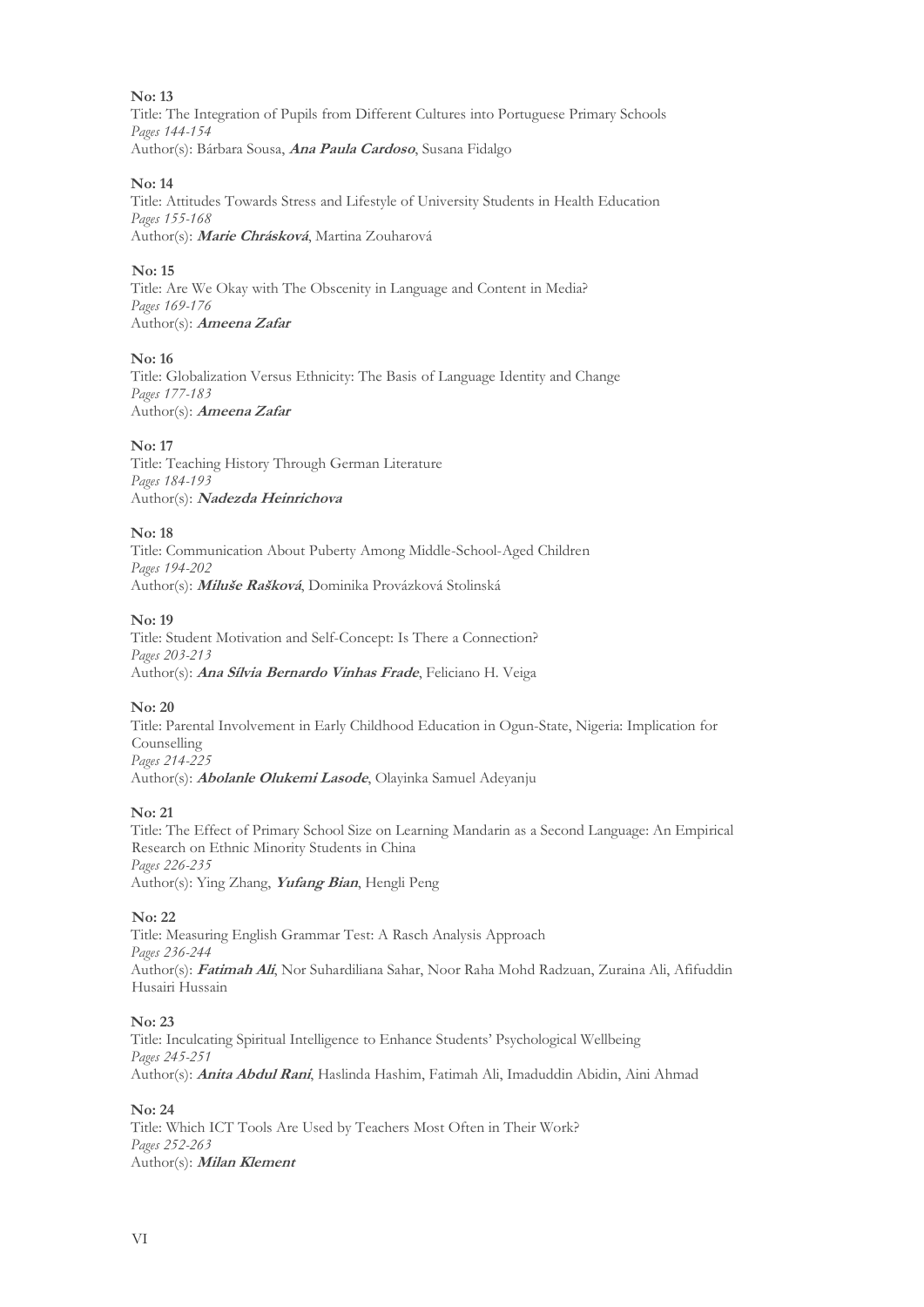Title: Values of Bulgarian Students in Emerging Adulthood: Dynamic Approach *Pages 264-270*  Author(s): **Magdalena Garvanova**, Eva Papazova

#### **No: 26**

Title: Assessment of Teachers' Professional Competences in Consideration of Motivation Factor *Pages 271-279*  Author(s): **Eva Stranovská**, Mária Lalinská

#### **No: 27**

Title: Endogeneous Factors in Sla with A Focus on Attitudes *Pages 280-287*  Author(s): Svetlana Stančeková, **Katarína Chválová**, Eva Stranovská

#### **No: 28**

Title: Labor Migration as A Legal Phenomenon *Pages 288-304*  Author(s): **Tleuhabyl Abaideldinov**, Saule Suleimenova, Aliya Askarova, Aigerim Zhumabayeva

#### **No: 29**

Title: The Most Preferred Methods in Higher Education *Pages 305-319*  Author(s): **Habil Andrea Bencsik**

#### **No: 30**

Title: International Perspectives on Trauma and Resilience Among Immigrant Students *Pages 320-332*  Author(s): **Devin G. Thornburg**, Anne M. Mungai

#### **No: 31**

Title: The Influence of Technology on Reading Literacy *Pages 333-345*  Author(s): **Iva Košek Bartošová**, Andrea Jokešová, Eva Kozlová, Helena Matějová

#### **No: 32**

Title: A New Font and Copybooks in The Czech Republic and In Selected Countries Of Europe *Pages 346-355*  Author(s): **Iva Košek Bartošová**

#### **No: 33**

Title: Phenomenology of Vision Loss *Pages 356-365*  Author(s): **Hana Majerova**\*, Libuse Ludikova

#### **No: 34**

Title: Czech and Foreign Schools and Their Employment of Modern Educational Technologies *Pages 366-379*  Author(s): **Hana Čihánková**, Jan Gregar, Barbora Sittová

#### **No: 35**

Title: Music as An Influential Factor in Learning *Pages 380-391*  Author(s): **Jindra Vondroušová**, Kateřina Juklová

#### **No:36**

Title: Learning Patterns of Czech and Romanian Students Within the Context of An Crosscultural Comparison *Pages 392-401*  Author(s): **Kateřina Juklová**, Jindra Vondroušová, Ramona Henter

#### **No: 37**

Title: Aphasia and Nonlinguistic Cognitive Rehabilitation: Case Study *Pages 402-412*  Author(s): **Lucie Kytnarová**, Petr Nilius, Kateřina Vitásková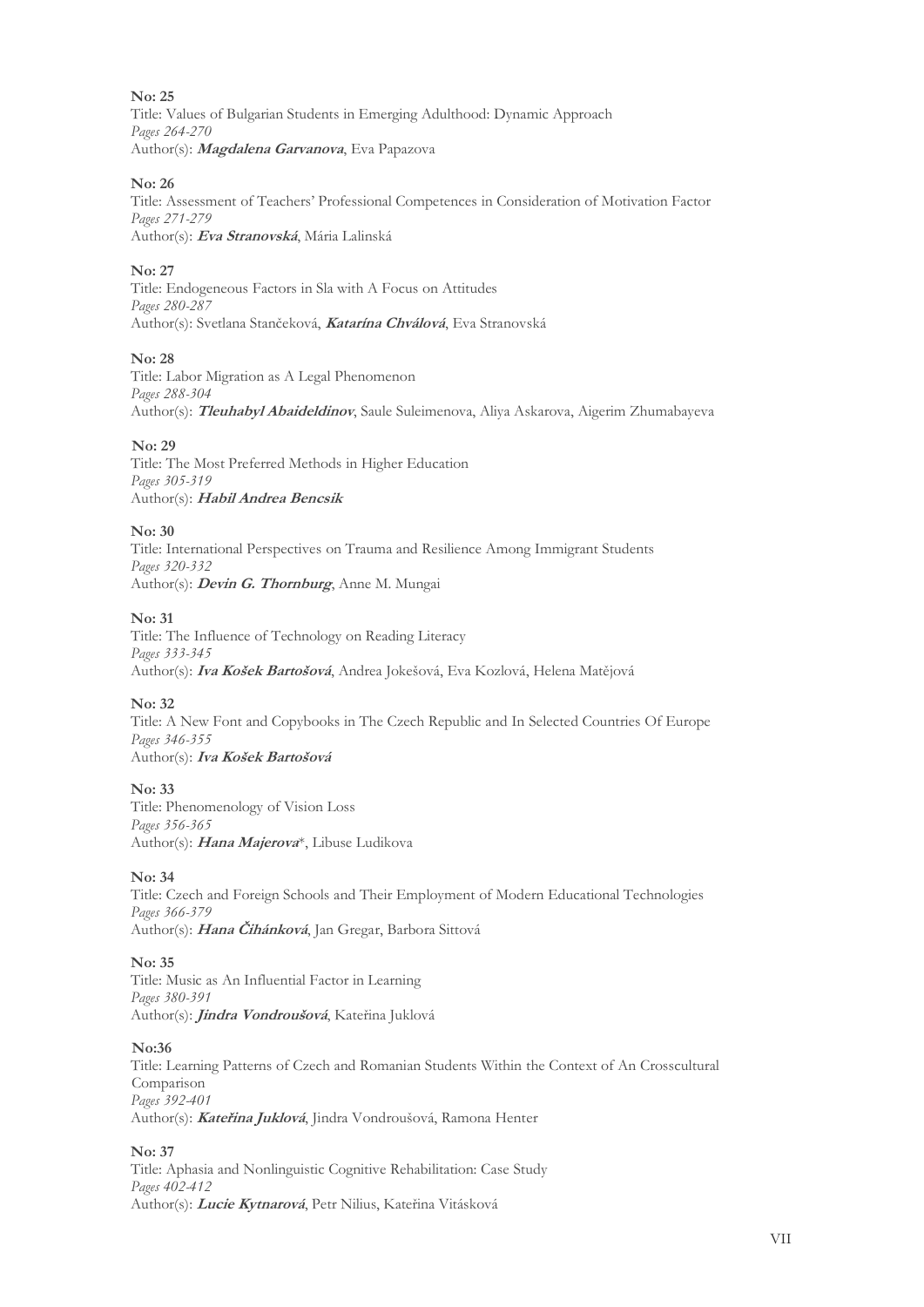Title: Anger and Compassion in Coping with Genetically Transmitted Trauma in PBSP Process *Pages 413-420*  Author(s): **Gabriela Slaninova**, Zuzana Kucerova

#### **No: 39**

Title: Work Motivation of "Shift Workers" and Local Specialists in the Arctic *Pages 421-429*  Author(s): Aida Egorova, Maria Nafanailova, **Tuyaara Sidorova**

#### **No: 40**

Title: Reality in Math: Barrier or Help? *Pages 430-439*  Author(s): **Irena Smetackova**

#### **No: 41**

Title: Development of Individual Education in Terms of Legislation in the Czech Republic *Pages 440-448*  Author(s): **Yveta Pohnětalová**

#### **No: 42**

Title: Didactic Aspects of Home Education in the Czech Republic *Pages 449-456*  Author(s): **Yveta Pohnětalová**, Marie Váňová, Tereza Klingrová

#### **No: 43**

Title: Sexism and Professional Performance of Female Instructors *Pages 457-463*  Author(s): **Erkin Özdemir**

#### **No: 44**

Title: Trangenerational Trauma – Context and Reflection of Changes in Scenic Symbolic Work *Pages 464-471*  Author(s): **Gabriela Slaninova**, Zuzana Kucerova

#### **No: 45**

Title: Maturity of Personality from the University Students' Perspective *Pages 472-478*  Author(s): **Eva Svarcova**

#### **No: 46**

Title: Children and the World of Tabloid Information *Pages 479-486*  Author(s): **Pavel Vacek**, Matěj Horák, Luboš Fedorovič

#### **No: 47**

Title: Does Formative Assessment Help? Students' Perspective On 'Feedback' From Pakistan *Pages 487-501*  Author(s): **Rashida Qureshi**, Mahrukh Zahoor, Mahwish Zahoor

#### **No: 48**

Title: Learning More Foreign Languages *Pages 502-510*  Author(s): **Vera Tauchmanova**

#### **No: 49**

Title: Psychological Needs of Homeless Shelter Residents in Interaction with the Education of Social Workers *Pages 511-520*  Author(s): **Kateřina Glumbíková**, Barbora Gřundělová

#### **No: 50**

Title: Family Members as Important Role Models of Contemporary Adolescents *Pages 521-531*  Author(s): **Leona Stasova**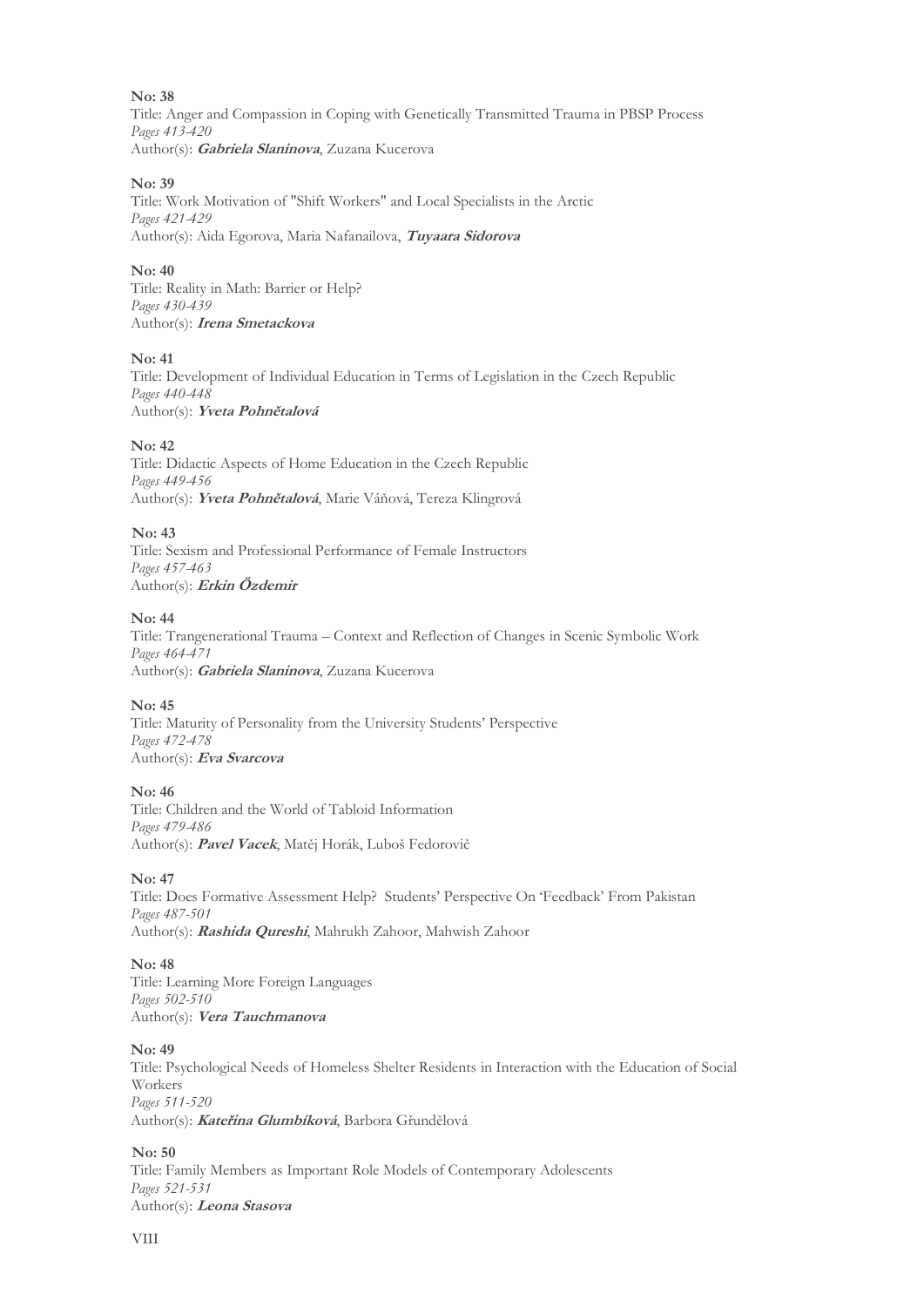**No: 51**  Title: Doctoral Supervision at Nova Lisbon University: An Exploratory Study *Pages 532-545*  Author(s): **Isabel Ribau**, Mariana Gaio Alves

#### **No: 52**

Title: Children´s Creativity in Kindergartens *Pages 546-554*  Author(s): **Vladimíra Hornáčková**, Veronika Navrátilová, Alena Nosková

#### **No: 53**

Title: Drama Play a Creative Method in Preschool Education *Pages 555-564*  Author(s): **Vladimíra Hornáčková**

#### **No: 54**

Title: A Study of The Relation Between Norm Violation and Power Perception in Individuals *Pages 565-578*  Author(s): **Zeenat Ismail**

#### **No: 55**

Title: Education Quality Monitoring of Students of Technical and Economic Specialties *Pages 579-588*  Author(s): Igor V. Kovalev, **Yuri Y. Loginov**, Tatiana G. Okuneva

#### **No: 56**

Title: The Potential of Social Networks for Educational Purposes of Different Age Groups *Pages 589-598*  Author(s): **Vendula Budinova**

#### **No: 57**

Title: Visualization as A Convenient Tool to Support the Teaching of Mathematical Proofs *Pages 599-608*  Author(s): **Andrea Ševčíková**

#### **No: 58**

Title: Variables Related to Teachers' Assessment Qualifications and Attitudes *Pages 609-620*  Author(s): **H. Gonca Usta**

#### **No: 59**

Title: Effect of Dramatherapy on The Personality of Clients Addicted to Alcohol and Methamphetamine *Pages 621-628*  Author(s): **Natália Čačková**

#### **No: 60**

Title: Challenges in Course Evaluations at Budapest University of Technology and Economics *Pages 629-641*  Author(s): Zsuzsanna Eszter Tóth, **Vivien Surman,** Gábor Árva

#### **No: 61**

Title: Enhancing the Reliability of Measurements and Evaluations Based on Service Quality Models *Pages 642-653*  Author(s): **Zsuzsanna Eszter Tóth**, Gábor Árva, Vivien Surman

#### **No: 62**

Title: Perceived Parental Authority and Self-Esteem Among Young Adults *Pages 654-666*  Author(s): **Aliya Abdul Hayee**, Zainab Rizvi

#### **No: 63**

Title: Cognitive Style and EI Training by Computer Program "Emotrain" *Pages 667-672*  Author(s): **Alla Kim**, Natalya Khon, Aliya Massalimova, Erlan Makashev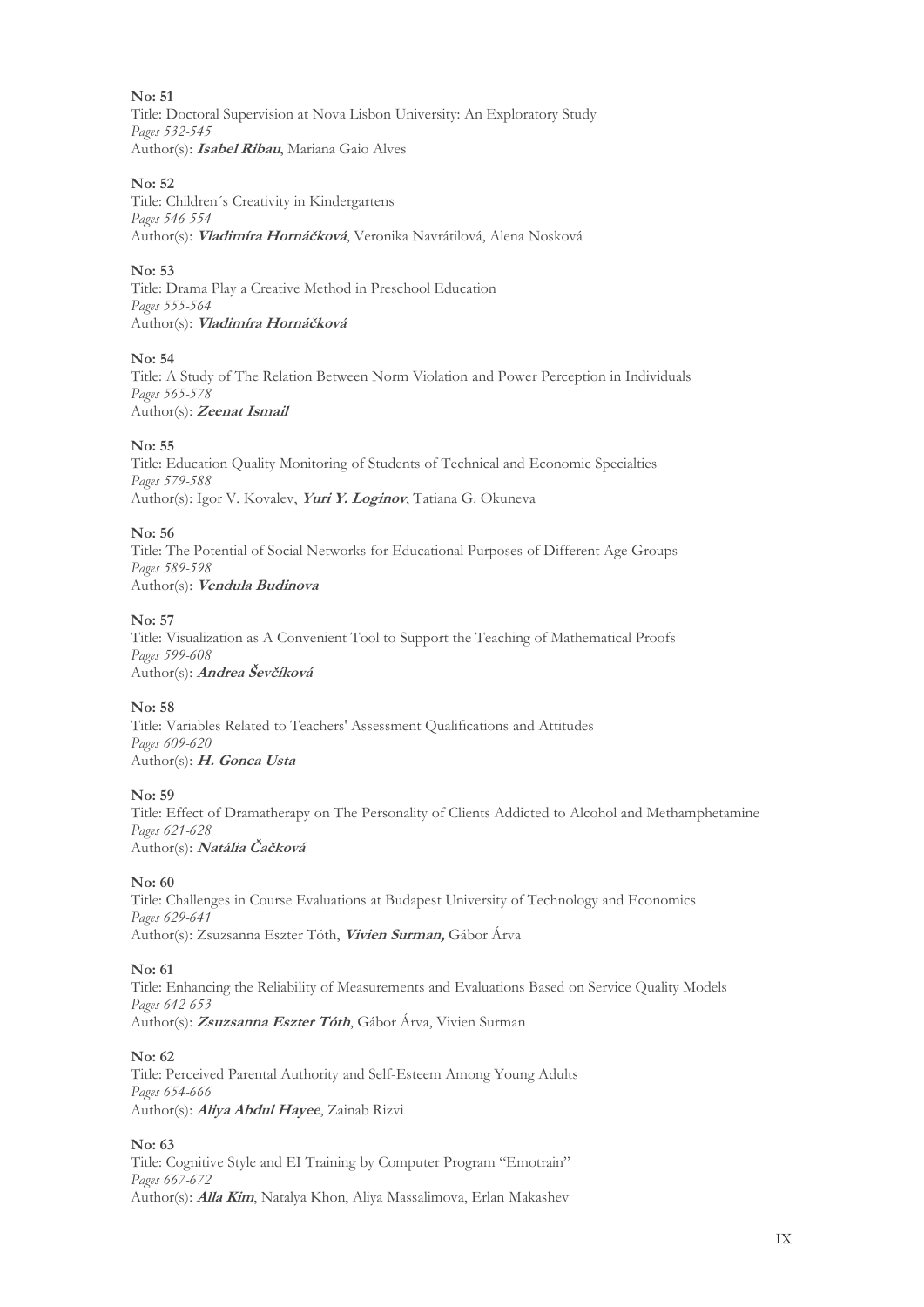**No: 64**  Title: Teachers' Understanding of Creativity in The Korean School Context *Pages 673-677*  Author(s): **Kyunghee So**

#### **No: 65**

Title: Education and Training in The Service of The Labour Market in Romania *Pages 678-686*  Author(s): **Chisagiu Livia**, Tudor Alexandra Cristiana

#### **No: 66**

Title: Vietnamese Employee Work Engagement. Influence Of Organizational Socialization Tactics and Work-Home Interactions *Pages 687-700*  Author(s): **Bui Thi Hong Thai,** Tran Thi Minh Duc

#### **No: 67**

Title: In Quest of The Third Learning Space *Pages 701-708*  Author(s): **Olga Kocheva**, Maria Guzikova

#### **No: 68**

Title: Czech Basic Artistic Schools (Bas) in Comparison to Their European Counterparts *Pages 709-718*  Author(s): **Jan Lorenc**, Kateřina Juklová

#### **No: 69**

Title: Smile, Cry, Scream and Blush – Promoting Socio-Emotional Competences in Children with Id *Pages 719-734*  Author(s): **Sónia Maria De Matos Faria**, Graça Esgalhado, Cristina Maria Gonçalves Pereira

#### **No: 71**

Title: Psychometric Properties of a Questionnaire Measuring the Antecedents of Entrepreneurship Education Intention *Pages 742-754*  Author(s): **Francesco Ceresia**, Claudio Mendola

#### **No: 72**

Title: A General Framework for a Standardized Competence Assessment Procedure *Pages 755-764*  Author(s): **Francesco Ceresia**, Erika Maria Lo Sasso

#### **No: 73**

Title: Sensory Integration Therapy of a Six-Year-Old Girl: A Case Study *Pages 765-778*  Author(s): Magdalena Kapalska, **Anna Studenska**

#### **No: 74**

Title: Relations Between Student Teachers' Basic Needs Fulfillment, Study Motivation, And Ability Beliefs *Pages 779-789* Author(s): **Katrin Poom-Valickis,** Kirsti Rumma, Denis Francesconi, Kadri Joosu

#### **No: 75**

Title: Common Misconceptions About Psychopharmacology in Undergraduate Psychology and Pharmacy Students *Pages 790-794*  Author(s): **Gustavo Gonzalez-Cuevas**, Olga Greciano

#### **No: 76**

Title: Integration in Kindergarten: Yes or No? (Teachers' And Parents' Views) *Pages 795-801*  Author(s): **Jana Vasikova**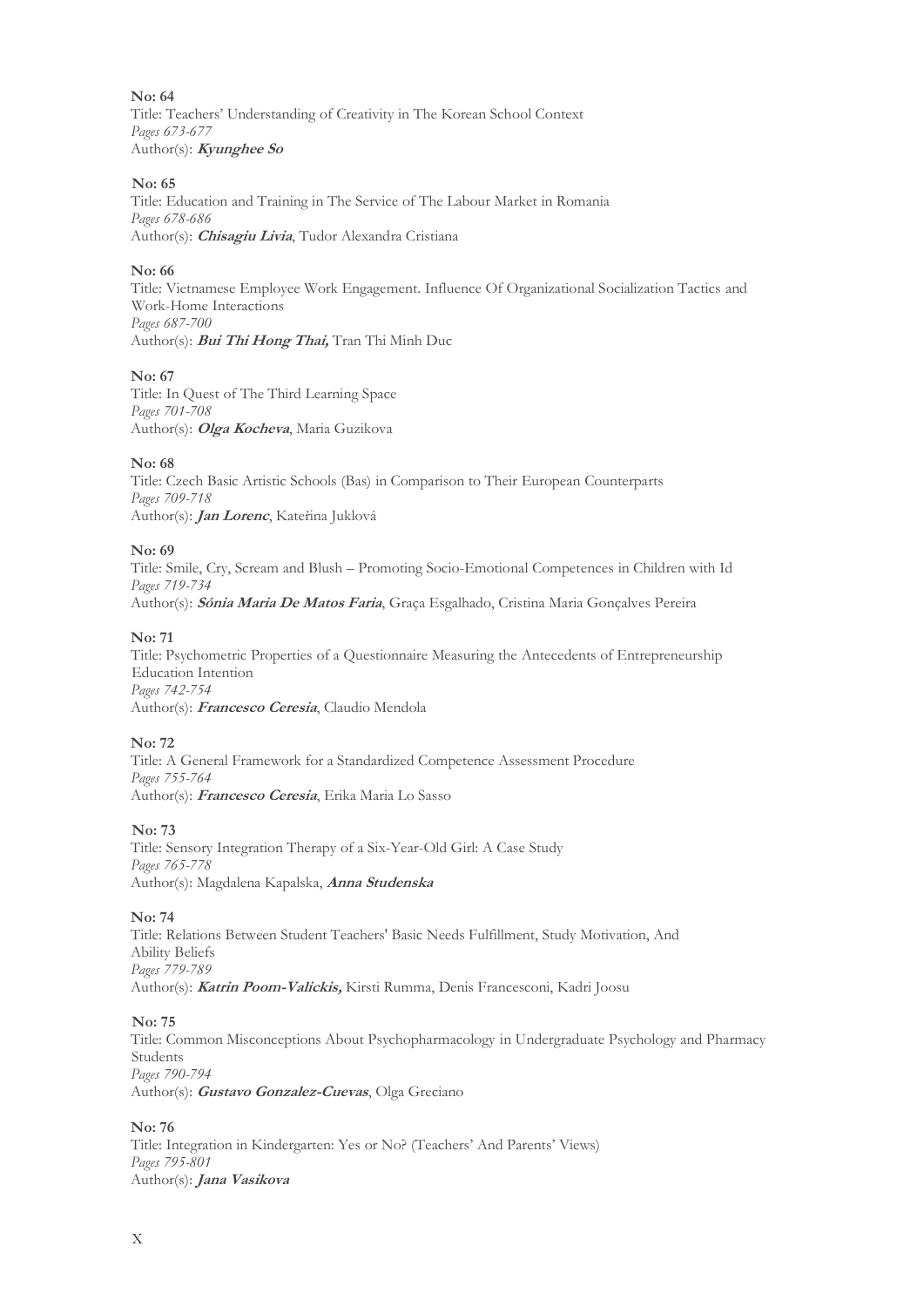Title: Participation of Graduates Studying Management in Scientific Projects: Benefits and Problems *Pages 802-811*  Author(s): **Anatolijs Prohorovs**, Julija Bistrova

#### **No: 78**

Title: Higher Education in a Global Context Through the BMD System *Pages 812-820*  Author(s): Sahraoui Antissar, **Hedibel Yamina**, Zerrouk Ahcene

#### **No: 79**

Title: Paranormality Vs. Scientific Psychology: Wrong Beliefs Among Health Science Students *Pages 821-825*  Author(s): **Marcos Alonso Rodriguez**, Gustavo Gonzalez-Cuevas

#### **No:80**

Title: Improving Working Abilities, Achievement Motivation, And Active Ageing in Older Workers *Pages 826-837*  Author(s): Eric Schmitt, **Jörg Hinner**, Andreas Kruse

#### **No: 81**

Title: Dynamic Interactions Between Teacher Involvement and Satisfaction of Students' Basic Psychological Needs *Pages 838-847*  Author(s): **Saulė Raižienė**, Renata Garckija, Ingrida Gabrialavičiūtė

#### **No: 82**

Title: Yoga Practice as In-Service Teacher Education Activity: Preliminary Data from A Qualitative Study *Pages 848-856*  Author(s): **Denis Francesconi**

#### **No: 83**

Title: Relationship Between Bullying Behaviours and Sleep Quality in School-Aged Children *Pages 857-869*  Author(s): **A. M. Gomes**, E. Ferreira, B. Silva, A. Castro Caldas

#### **No: 84**

Title: Chosen Methods of Social Pedagogy in The Czech Republic *Pages 870-881* Author(s): **Iva Junova**

#### **No: 85**

Title: Special Educational Needs, Social Risk and Self-Concept: A Proposal for Socio Educational Intervention *Pages 882-890*  Author(s): **Sara Felizardo**

#### **No: 86**

Title: Empathy Perception in Social Education Students: An Inter-Institutional Study *Pages 891-901*  Author(s): **Sara Felizardo**, Esperança Ribeiro, Rosa Novo, Ana Prada, Cátia Magalhães

#### **No: 87**

Title: Initial Training of Teachers for Inclusive Education in Chile *Pages 902-916*  Author(s): Cristóbal Villalobos, **Constanza San Martin**, Ignacio Wyman

#### **No: 88**

Title: Mathematics Learning Opportunities for Students with Intellectual Disabilities in Chilean Special Schools *Pages 917-924*  Author(s): **Constanza San Martin**, Sebastián Howard